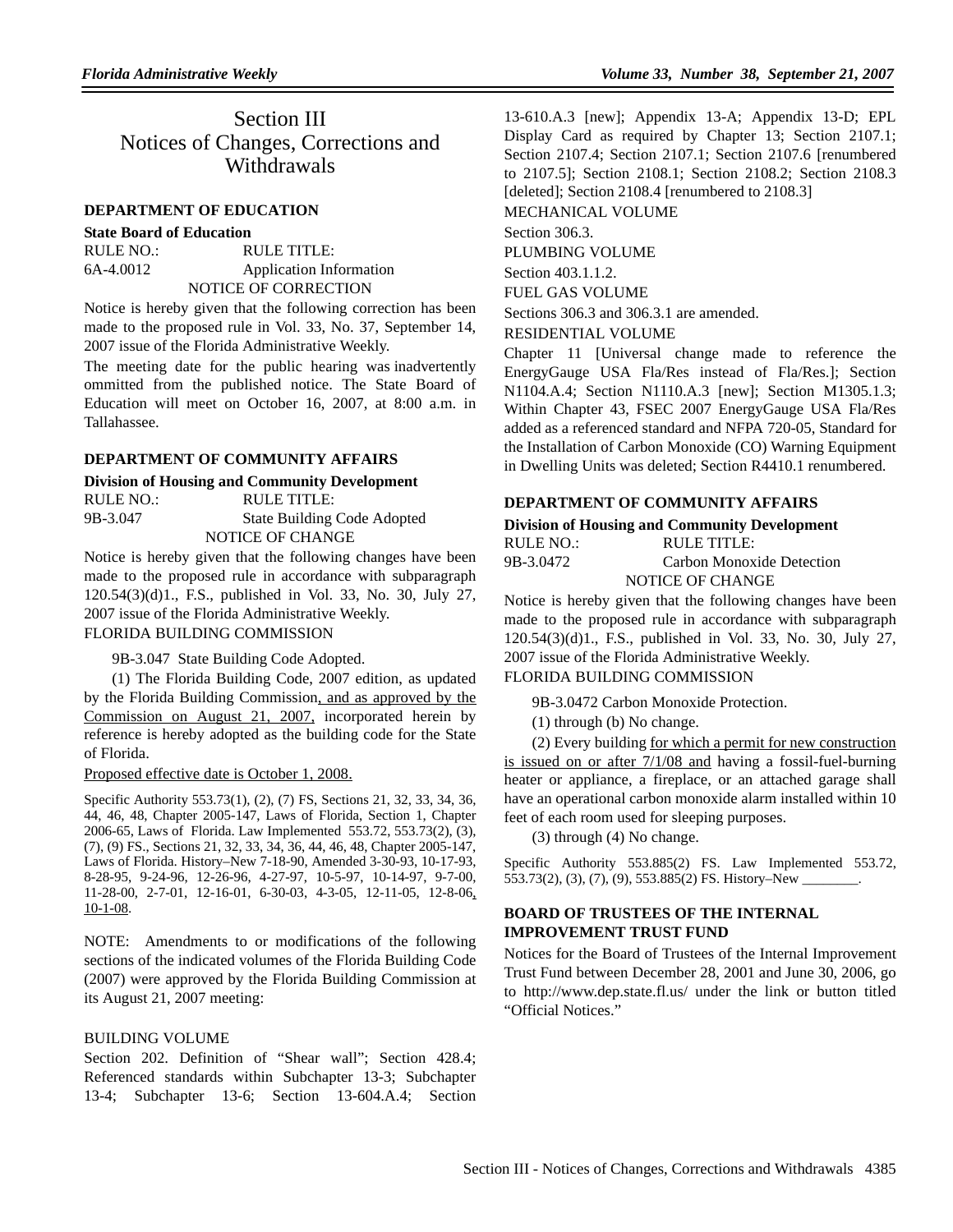## **DEPARTMENT OF BUSINESS AND PROFESSIONAL REGULATION**

#### **Division of Alcoholic Beverages and Tobacco**

RULE NO.: RULE TITLE: 61A-2.019 Approved Forms NOTICE OF WITHDRAWAL

Notice is hereby given that the above rule, as noticed in Vol. 31, No. 50, December 16, 2005 issue of the Florida Administrative Weekly has been withdrawn.

## **DEPARTMENT OF BUSINESS AND PROFESSIONAL REGULATION**

#### **Construction Industry Licensing Board**

RULE NO.: RULE TITLE: 61G4-12.011 Definitions NOTICE OF PUBLIC HEARING

The Construction Industry Licensing Board announces a hearing regarding the above rule, as noticed in Vol. 33, No. 32, August 10, 2007, Florida Administrative Weekly.

DATE AND TIME: Wednesday, October 10, 2007, 2:00 p.m., or as soon thereafter as can be heard

PLACE: Hyatt Regency Jacksonville Riverfront, 225 East Coast Line Drive, Jacksonville, Florida 32202

GENERAL SUBJECT MATTER TO BE CONSIDERED: To discuss proposed text of the rule

Pursuant to the provisions of the Americans with Disabilities Act, any person requiring special accommodations to participate in this workshop/meeting is asked to advise the agency at least five days before the workshop/meeting by contacting: G.W. Harrell, Executive Director, Construction Industry Licensing Board, 1940 North Monroe Street, Tallahassee, Florida 32399-0750. If you are hearing or speech impaired, please contact the agency using the Florida Relay Service, 1(800)955-8771 (TDD) or 1(800)955-8770 (Voice).

## **DEPARTMENT OF BUSINESS AND PROFESSIONAL REGULATION**

# **Construction Industry Licensing Board**

| <b>RULE NOS.:</b> | <b>RULE TITLES:</b>                   |
|-------------------|---------------------------------------|
| 61G4-15.005       | Requirements for Certification and    |
|                   | Registration (Repealed)               |
| 61G4-15.006       | Financial Responsibility, Definition, |
|                   | Grounds for Denial                    |
|                   | NOTICE OF PUBLIC HEARING              |

The Construction Industry Licensing Board announces an additional hearing regarding the above rule, as noticed in Vol. 33, No. 30, July 27, 2007, Florida Administrative Weekly.

DATE AND TIME: Wednesday, October 10, 2007, 2:00 p.m., or as soon thereafter as can be heard

PLACE: Hyatt Regency Jacksonville Riverfront, 225 East Coast Line Drive, Jacksonville, Florida 32202

## GENERAL SUBJECT MATTER TO BE CONSIDERED: To discuss proposed text of the rules

Pursuant to the provisions of the Americans with Disabilities Act, any person requiring special accommodations to participate in this workshop/meeting is asked to advise the agency at least five days before the workshop/meeting by contacting: G.W. Harrell, Executive Director, Construction Industry Licensing Board, 1940 North Monroe Street, Tallahassee, Florida 32399-0750. If you are hearing or speech impaired, please contact the agency using the Florida Relay Service, 1(800)955-8771 (TDD) or 1(800)955-8770 (Voice).

# **DEPARTMENT OF ENVIRONMENTAL PROTECTION**

Notices for the Department of Environmental Protection between December 28, 2001 and June 30, 2006, go to http://www.dep.state.fl.us/ under the link or button titled "Official Notices."

# **DEPARTMENT OF HEALTH**

## **Board of Optometry**

RULE NO.: RULE TITLE: 64B13-4.001 Examination Requirements NOTICE OF PUBLIC HEARING

The Board of Optometry announces a hearing regarding the above rule, as noticed in Vol. 33, No. 34, August 24, 2007 Florida Administrative Weekly.

DATE AND TIME: October 19, 2007, 10:00 a.m.

PLACE: Department of Health, Room 301, 4042 Bald Cypress Way, Tallahassee, Florida 32399

GENERAL SUBJECT MATTER TO BE CONSIDERED: public hearing on the above-referenced rules

Pursuant to the provisions of the Americans with Disabilities Act, any person requiring special accommodations to participate in this workshop/meeting is asked to advise the agency at least 5 days before the workshop/meeting by contacting: The Executive Director of the Board of Optometry. If you are hearing or speech impaired, please contact the agency using the Florida Relay Service, 1(800)955-8771 (TDD) or 1(800)955-8770 (Voice).

# **DEPARTMENT OF HEALTH**

## **Division of Environmental Health**

| RULE NO.:  | RULE TITLE:                        |
|------------|------------------------------------|
| 64E-14.016 | <b>Field Sanitation Facilities</b> |
|            | NOTICE OF CORRECTION               |

Notice is hereby given that the following correction has been made to the proposed rule in Vol. 33, No. 29, July 20, 2007 issue of the Florida Administrative Weekly.

Subsections (3) and (4) were inadvertently printed incorrectly.

64E-14.016 Field Sanitation Facilities.

Field Sanitation Facility Requirements FIELD SANITATION FACILITIES REQUIREMENTS